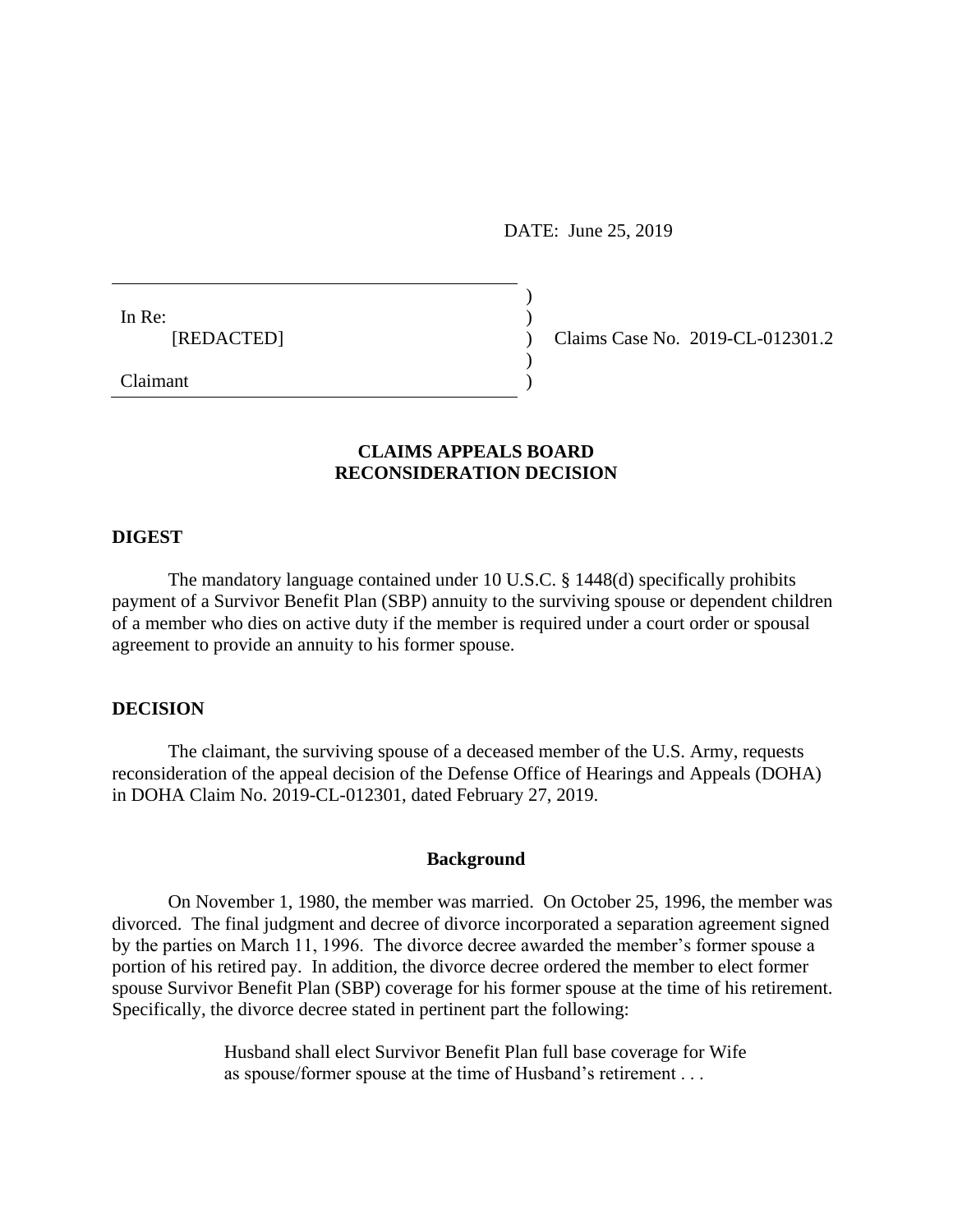On July 4, 1998, the member married the claimant, and a child was born of their marriage on April 6, 2009. On June 26, 2002, the member's former spouse sent a letter to the Defense Finance and Accounting Service (DFAS) advising DFAS of her entitlement to a portion of his retired pay at his retirement as set forth under the divorce decree. The former spouse made no mention of former spouse SBP coverage.

In February 2018, after over 39 years of service, the member began to prepare for his retirement. On February 2, 2018, the member completed a DD Form 2656, *Data for Payment of Retired Personnel*, indicating his intent upon retirement to elect full SBP coverage for his spouse. The member's last day of active duty was anticipated to be May 31, 2018, with his retirement effective June 1, 2018. However, before reaching his retirement date, the member passed away on May 27, 2018, while still on active duty.

Upon the member's death, the Defense Finance and Accounting Service (DFAS) established an SBP annuity for his former spouse. The claimant, as the member's surviving spouse, submitted a claim for the annuity. DFAS denied the surviving spouse's claim on the grounds that the member had been under a court order to provide former spouse SBP coverage that had to be paid in accordance with 10 U.S.C.  $\S$  1448(d)(3). The claimant appealed DFAS's denial of her claim. The DOHA adjudicator upheld DFAS's denial of her claim for the SBP annuity.

In her reconsideration request, the claimant states that the facts are largely undisputed but she wishes to add that in 2002 DFAS sent the former spouse a letter, in response to the former spouse's request for a portion of the member's retired pay, advising her that she must deem her election for SBP within one year of the date of the divorce. However, the former spouse did not respond and did not contact the Army or DFAS in order to seek enforcement of her SBP coverage. The claimant argues that the language of the statute clearly requires that the former spouse deem her election for SBP coverage based on the divorce decree within one year of the divorce. She also contends that the statute clearly reflects congressional preference to the surviving spouse.

## **Discussion**

The burden of proving the existence of a valid claim against the United States is on the person asserting the claim. A claimant must prove by clear and convincing evidence on the written record that the United States Department of Defense is liable under the law for the amount claimed. *See* DoD Instruction 1340.21 (Instruction) ¶ E5.7 (May 12, 2004). Federal agencies and officials must act within the authority granted to them by statute in issuing regulations. Thus, the liability of the United States is limited to that provided by law (including implementing regulations). The interpretation of a statutory provision and implementing regulation by those charged with their execution, and the implementation of them by means of a consistent administrative practice, are to be sustained unless shown to be arbitrary, capricious or contrary to law. *See* DOHA Claims Case No. 05033105 (November 30, 2005); and DOHA Claims Case No. 05021409 (March 30, 2005). Thus, a claimant must prove that DFAS's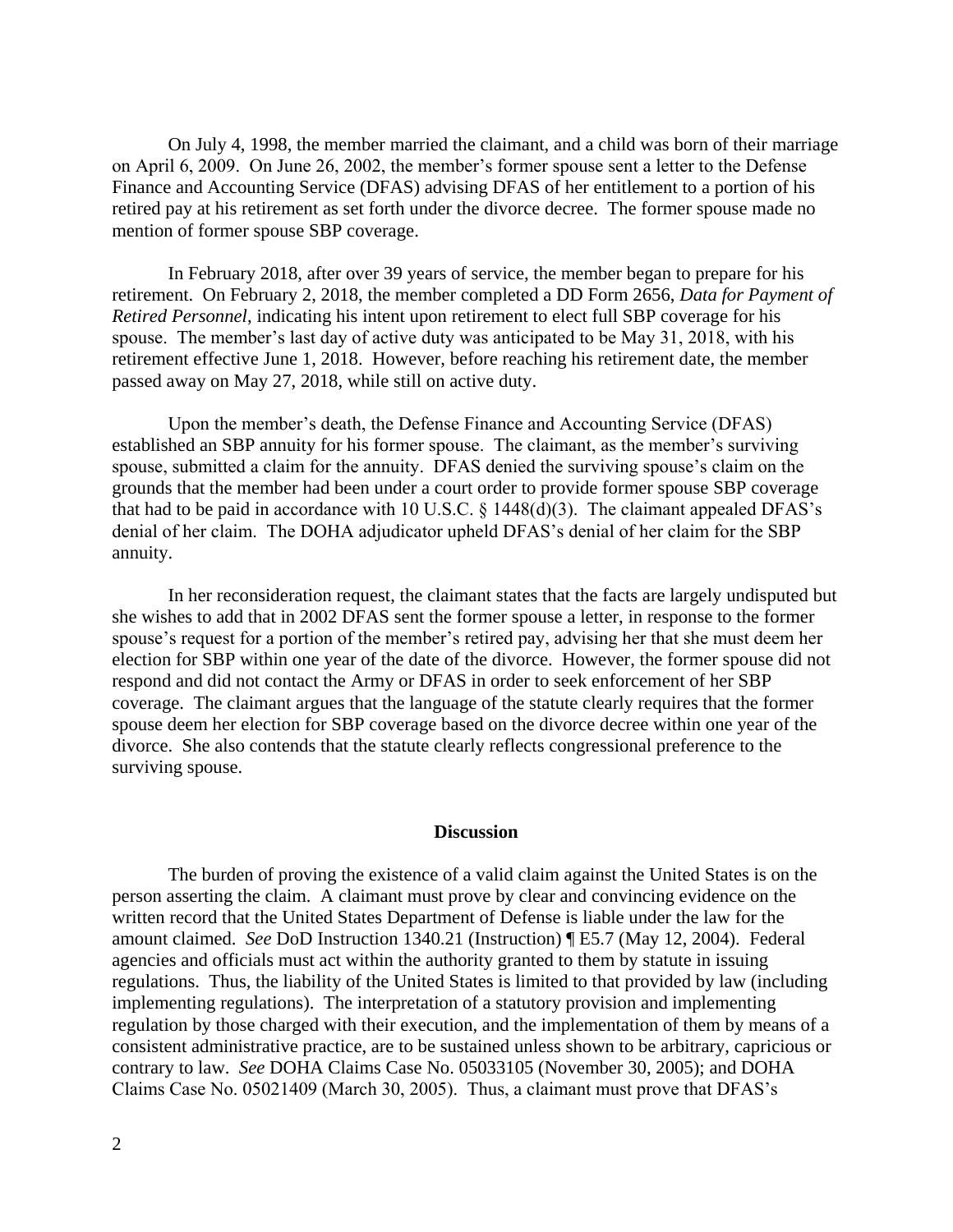interpretation or implementation of its authority was arbitrary, capricious or contrary to law. *See* Instruction ¶ E7.3.4 and DOHA Claims Case No. 07032201 (April 4, 2007).

When a retired member dies, his retired pay stops. If this occurs, the member's surviving spouse or his former spouse may be left without a substantial income. The SBP, currently codified under 10 U.S.C. §§ 1447-1455, was established by Congress in 1972 as an income maintenance program for survivors of deceased members of the uniformed services. *See* Pub. L. 92-42, 86 Stat. 706, 708 (1972). Under the original legislation, there was no authority to provide coverage for a former spouse and upon divorce, a retired member's former spouse generally lost coverage. In 1982 and 1983, the Uniformed Services Former Spouses' Protection Act (USFSPA) amended the SBP to allow a member to make a voluntary election to provide an annuity for a former spouse. Congress then discovered that an agreement to provide an annuity to a former spouse could not be enforced even if the retired member was eligible to elect coverage, since it was up to the member to make the election voluntarily on behalf of the former spouse. *See* Pub. L. 97-252, 96 Stat. 718, 730, 735 (1982); and Pub. L. 98-94, 92 Stat. 652 (1983). In 1984 Congress concluded that, while participation in SBP remained a voluntary act on the part of the retired member, since coverage under the SBP could become an item of negotiation in a divorce settlement, a former spouse should be entitled to rely on a written agreement to provide coverage. As a result, Congress passed section 644 of Public Law No. 98- 525, 98 Stat. 2492, 2548 (1984), which provided that if a member had agreed in writing to cover his former spouse, the agreement was incorporated, ratified or approved by a court order and the member then refused or failed to make the election as agreed, the former spouse could make a request to the appropriate Secretary concerned within a year of the date of the court order, and the Services would "deem" an election to have been made by the member.

Therefore, in a divorce situation, participation in the SBP ensures that the surviving former spouse continues to receive payments for the remainder of their life by paying them a monthly annuity to make up for the loss of military retired pay. In a pre-retirement divorce, if the parties desire immediate SBP coverage for the former spouse, and the court order directs former spouse coverage, the member can also request former spouse SBP coverage when he retires in order to be in compliance with the court order.

The legislative history of 10 U.S.C. § 1448(d) reflects that Congress included protection for personnel still on active duty who are and were eligible to retire so that a member who remained on active duty would not earn less survivor benefits than a member who retired at the same grade and with the same years of service. *See* 55 Comp. Gen. 854 (1976); and 53 Comp. Gen. 887, 889 (1974). Prior to 1985 only the surviving spouse of a retirement eligible member who died while on active duty was covered by the SBP under 10 U.S.C. § 1448(d). In 1985 the law was amended to extend SBP coverage to dependent children and to a member's former spouse. This amendment stated in relevant part that if a member is required under a court order or spousal agreement to provide an annuity to the former spouse upon becoming eligible to be a participant in the SBP, the Secretary concerned may not pay an annuity to the surviving spouse or dependent children. *See* Pub. L. 99-14, § 712(a), 99 Stat. 583, 670. Therefore, an SBP annuity is payable to a surviving spouse or dependent children unless an annuity is payable to a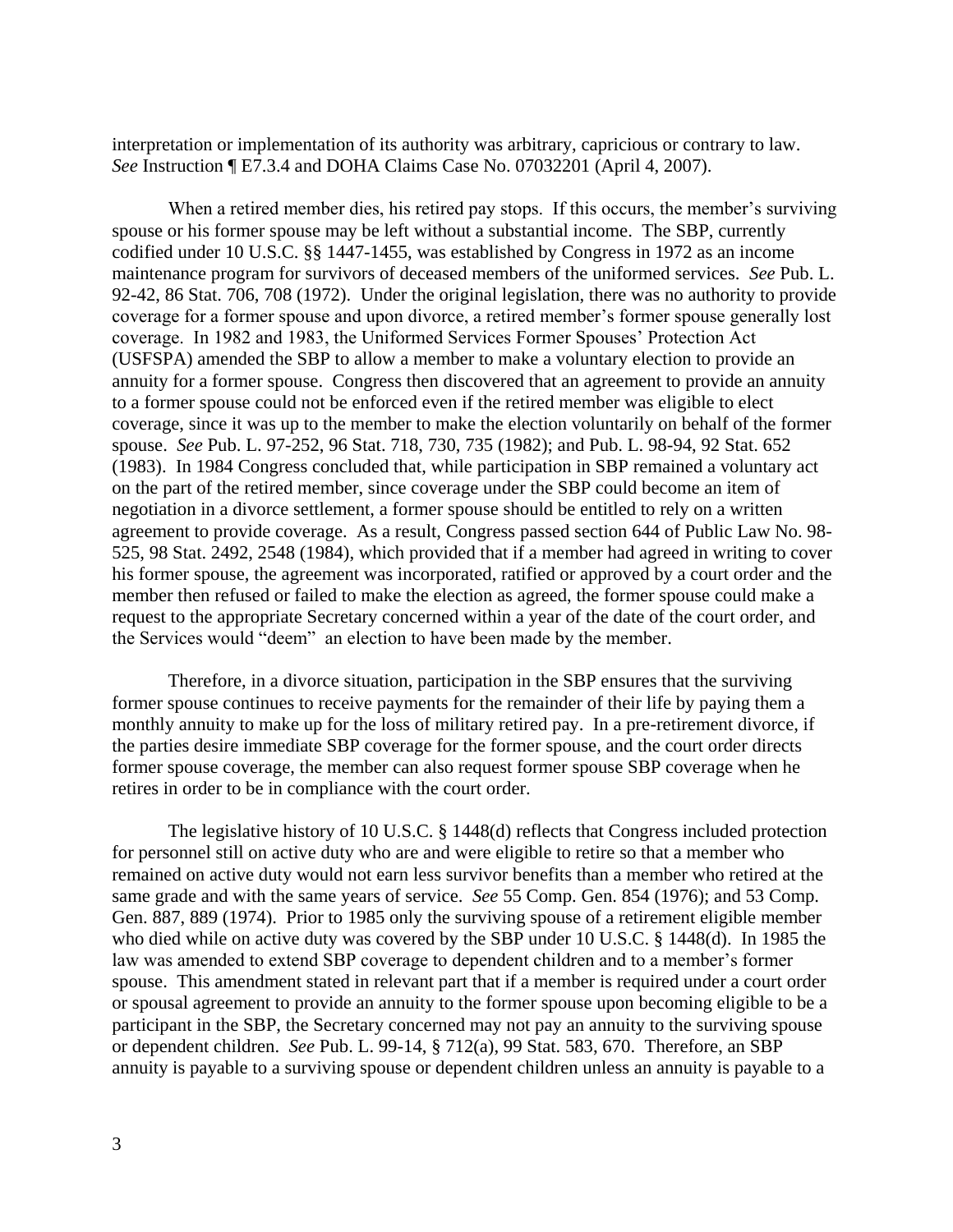former spouse under the provisions of 10 U.S.C. § 1448(d)(3). 10 U.S.C. § 1448(d) states the following:

(d) Coverage for Survivors of Members Who Die on Active Duty.—

(1) Surviving spouse annuity.—Except as provided in paragraph (2)(B), the Secretary shall pay an annuity under this subchapter to the surviving spouse of—

(A) a member who dies while on active duty after—

(i) becoming eligible to receive retired pay;

(ii) qualifying for retired pay except that the member has not applied for or been granted that pay; or

(iii) completing 20 years of active service but before the member is eligible to retire as a commissioned officer because the member has not completed 10 years of active commissioned service; or

 (B) a member not described in subparagraph (A) who dies in line of duty while on active duty.

(2) Dependent children.—

(A) Annuity when no eligible surviving spouse.—In the case of a member described in paragraph (1), the Secretary concerned shall pay an annuity under this subchapter to the member's dependent children under section  $1450(a)(2)$  of this title as applicable.

(B) Optional annuity when there is an eligible surviving spouse.—In the case of a member described in paragraph (1) who dies after October 7, 2001, and for whom there is a surviving spouse eligible for an annuity under paragraph (1), the Secretary may pay an annuity under this subchapter to the member's dependent children under section  $1450(a)(3)$  of this title, if applicable, instead of paying an annuity to the surviving spouse under paragraph (1), if the Secretary concerned, in consultation with the surviving spouse, determines it appropriate to provide an annuity for the dependent children under this paragraph instead of an annuity for the surviving spouse under paragraph (1).

 (3) Mandatory former spouse annuity.—If a member described in paragraph (1) is required under a court order or spousal agreement to provide an annuity to a former spouse upon becoming eligible to be a participant in the Plan or has made an election under subsection (b) to provide an annuity to a former spouse, the Secretary—

(A) may not pay an annuity under paragraph (1) or (2); but

(B) shall pay an annuity to that former spouse as if the member had been a participant in the Plan and had made an election under subsection (b) to provide an annuity to the former spouse, or in accordance with that election, as the case may be, if the Secretary receives a written request from the former spouse concerned that the election be deemed to have been made in the same manner as provided in section 1450(f)(3) of this title.

 (4) Priority.—An annuity that may be provided under this subsection shall be provided in preference to an annuity that may be provided under any other provision of this subchapter on account of service of the same member.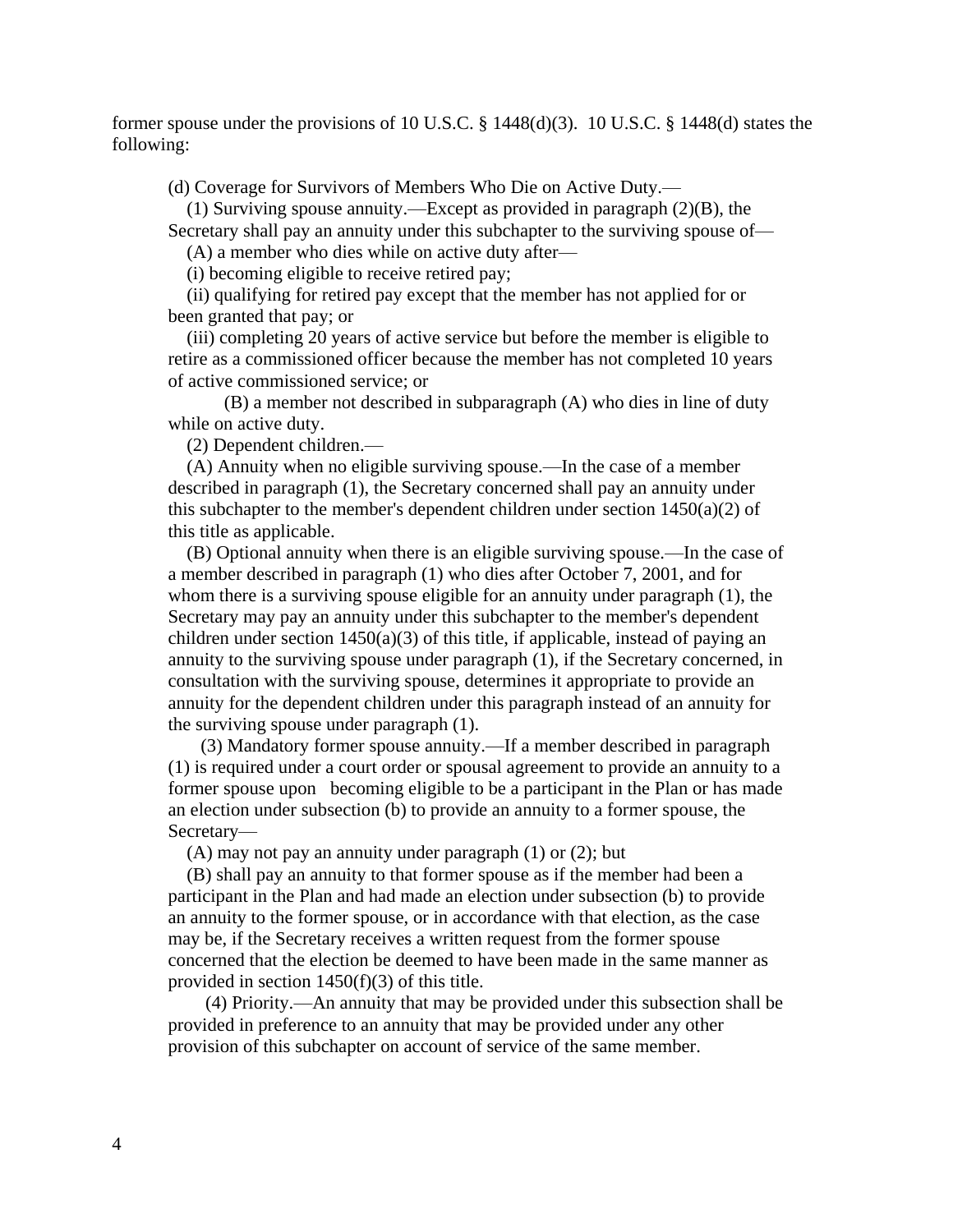By the mandatory language contained under this section of the statute, the Secretary concerned is prohibited from paying the annuity to a surviving spouse or dependent children if (1) the member is required under a court order or spousal agreement to provide an annuity to a former spouse upon becoming eligible to participate in SBP or (2) he has already made an election to provide the former spouse SBP coverage. The language of section  $1448(d)(3)(B)$ refers to how the annuity will be paid to the former spouse; it will be paid as if the member had become a participant in the SBP and made the election or as if the Secretary concerned had received a deemed election from the former spouse. Under this section of the statute, there is no requirement that the former spouse "deem" an election within one year of the divorce in order to receive the annuity. Thus, a former spouse annuity takes precedence over any other SBP annuity payable because of the service of the deceased member. *See* 10 U.S.C. 14448(d)(4).

The Defense Finance and Accounting Service has consistently implemented 10 U.S.C. § 1448(d) pursuant to the statutory language through its administrative practice set forth in pertinent regulations contained in the Department of Defense Financial Management Regulations (DoDFMR). *See* Volume 7B, Chapter 46, paragraph 4603 of the DoDFMR. We have examined the two other archived versions of the DoDFMR, and the regulations are consistent with the language of the statute, and DFAS's administrative practice.

In this case, the member was obligated based on the divorce decree to pay his former spouse a portion of his retired pay when he became entitled to receive it and to cover her as his former spouse under the SBP when he became eligible to participate in the Plan. However, the member died on active duty prior to receiving retired pay or becoming a participant in the Plan. Under the mandatory language contained in 10 U.S.C. § 1448(d)(3), DFAS properly made payment of the SBP to the former spouse.

We do agree with the claimant that the original intent of the SBP was to cover surviving spouses and dependent children of military members. However, in 1982 and 1983 with the enactment of the USFSPA, coverage was expanded to former spouses, and in 1984, Congress recognized that former spouses should be able to rely on agreements to cover them under the SBP. In 1985 Congress expanded the coverage to dependent children and former spouses of members who died on active duty. Pursuant to the 1985 amendment to 10 U.S.C. § 1448(d)(3), Congress intended that a former spouse's court order be honored under the SBP when a member dies on active duty prior to participating in the Plan. Although in this case the member had expressed an intent to cover his current spouse, his election was still ambulatory, meaning his last election before or at his retirement would stand.

Therefore, we do not agree with the claimant's interpretation of 10 U.S.C.  $\S$  1448(d)(3), as requiring a deemed election by the former spouse. Unless the plain meaning of a statute conflicts with its intent, we will construe a statute consistent with its plain meaning. *See* 71 Comp. Gen. 125 (1991). The statute in question specifically prohibits payment of an SBP annuity to the surviving spouse or dependent children if the member is required under a court order to provide an annuity to his former spouse.